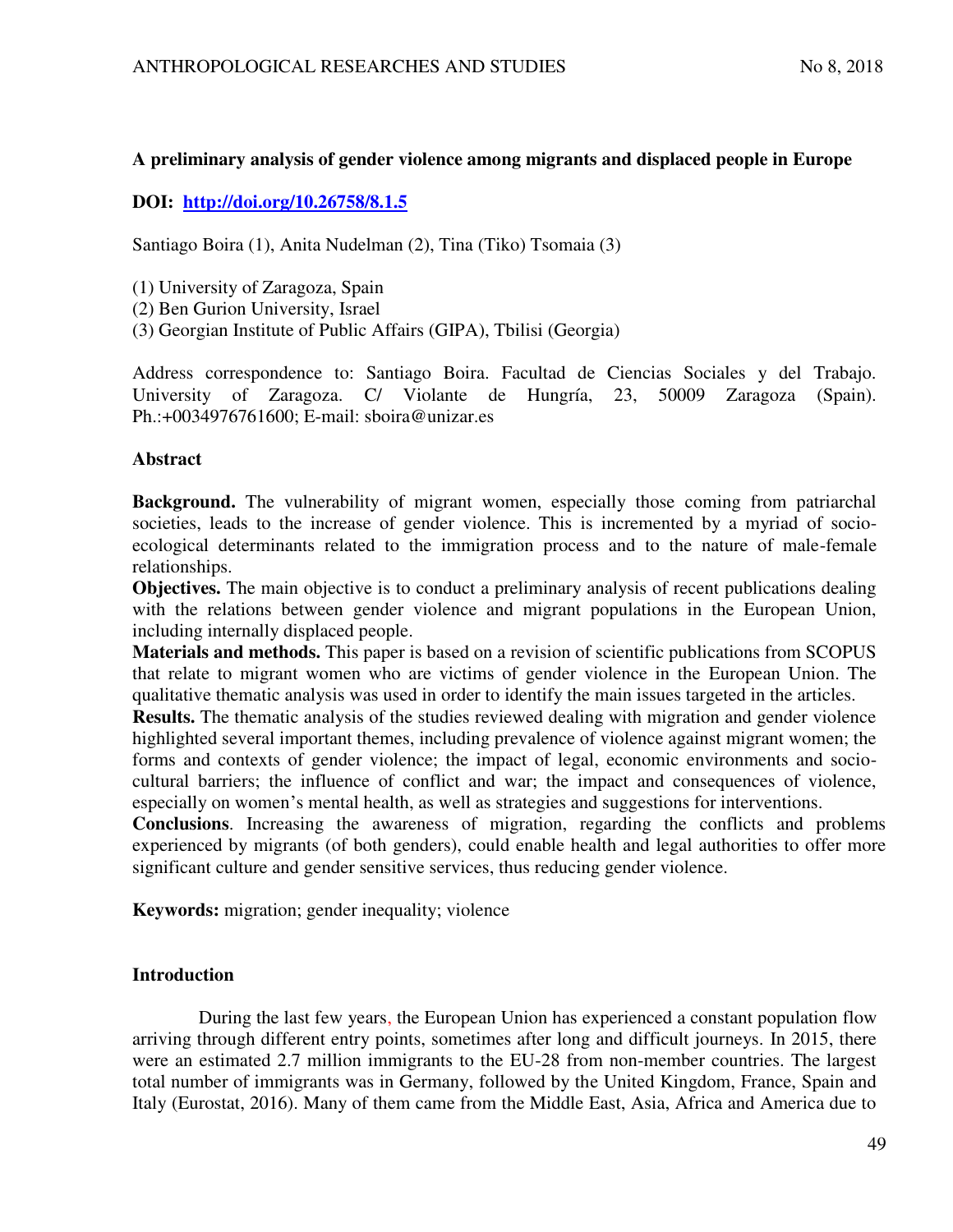prolonged wars and political reasons, as well as economic ones. Nevertheless, it is difficult to determine when the migration process will end for these women, since it implies a vital readjustment process in the host society, which can last for many years and even a lifetime.

Gender violence against immigrant women is at epidemic proportions, but research has only recently begun to address this concern (Raj and Silverman, 2002). Various studies have indicated that migrant women are highly vulnerable to domestic violence in European host countries. The vulnerability of migrant women, especially those coming from patriarchal societies, leads to the increase of domestic violence and abuse. This is incremented by a myriad of socioecological determinants related to the immigration process and to the nature of male-female relationships.

Women's isolation due to language and cultural barriers, as well as legal ones, is often increased by socio-economical dependency on their husbands/partners, thus affecting their ability to lodge complaints (for example, go to the police), as well as their access to support networks and professional assistance (Runner, Yoshihama and Novick, 2009; Rana, 2012; Ingram, 2007).

Women who are not citizens of the country in which they reside were found to have a higher prevalence of physical and sexual violence (European Union Agency for Fundamental Rights, 2014), thus making domestic violence a major force of victimization (Davis, Erez and Avitabile, 2001; Carbajosa, et al., 2011; Hazen and Soriano, 2007; Gracia et al., 2010). It is also important to consider the suffering of some of these women in the context of other critical global issues and processes, such as trafficking of women, the effects of patriarchal culture, as well as intra and intergenerational issues.

Femicide is defined widely as the killing of women because of their gender, although it includes different types of phenomena, such as intimate partner murder and honor killings and is often explained using different models (Corradi et al., 2016). "Failed femicide" attempts (Weil, 2016a) have received little attention across Europe.

A recent study among women who survived a femicide attempt indicates some common characteristics shared by migrant women from different countries, such as having been through a process of increasing violence, the forms of violence experienced and how these affected them. In addition, aggressors were described as "control freaks", very jealous and trying to restrict women's movement and activities. In order to justify their aggression, they tend to falsely accuse their wives of being promiscuous, while children are often used to manipulate and pressure their wives. In addition, these women showed an ambivalent attitude towards security forces and care professionals due to lack of trust. Barriers to access services may also be exacerbated due to pressure from the communities of origin in the host country (Nudelman et al., 2017).

When considering migrant male abusers, Fernández-Montalvo et al. (2011) sustain that they are younger, with more children in common with the victim, with a slightly higher level of education and with a longer history of mental illness than Spanish abusers. Furthermore, migrant abusers have more irrational thoughts about women and the use of violence (Echeburúa y Fernández-Montalvo, 1998), and they have experienced childhood abuse more often than their Spanish counterparts.

The aim of this article was to conduct a preliminary analysis of recent publications dealing with the relation between gender violence and migrant populations, including internally displaced people. This is part of a larger study to assess the impact of different factors related to the migration process and the increase of gender violence, including femicide – while focusing on migrants in the European Union.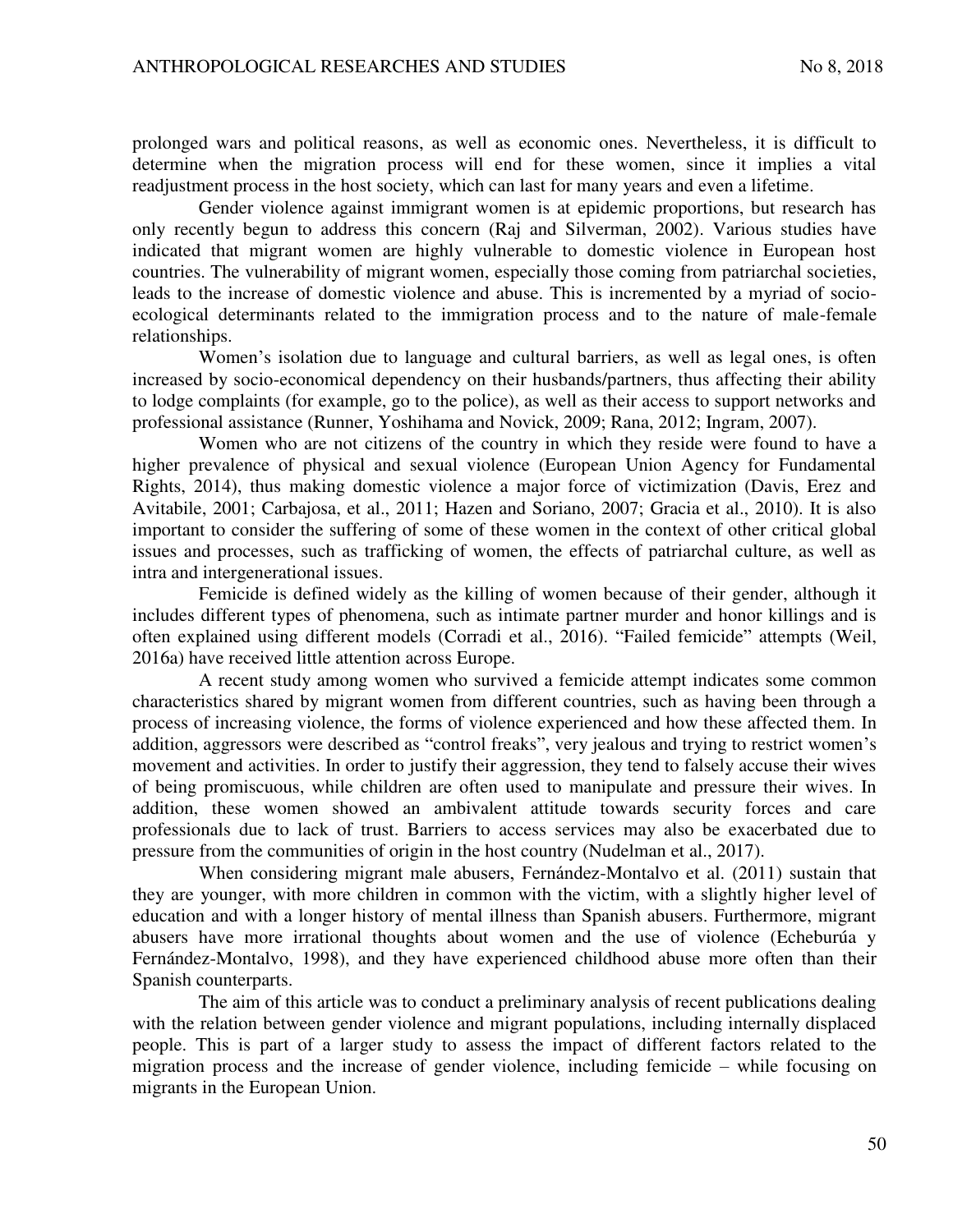The total number of persons born outside the EU-28 and living in an EU Member State on January 1, 2016 was estimated at 35.1 million, while an additional 19.3 million persons were born in a different EU Member State from the one where they were resident (Eurostat, 2016). When considering internally displaced people (IDPs) mostly due to conflicts, the highest number in the EU can be found in Cyprus 272,000 (IDMC, 2017).

The hypothesis suggested is that migrant women's insecure status in Europe may increase their risk of suffering from severe gender violence, making it more difficult for them to come forward, denounce their aggressors and to access the host country's services, thus decreasing their chances of leaving the cycle of violence. Thus, it is of utmost importance to increase awareness, sensitivity, and knowledge on socio-cultural perspectives which may influence gender violence among migrant women.

#### **Material and methods**

This paper is based on a preliminary revision of scientific articles that relate to the issue of migrant women who are victims of gender violence in countries of the EU. SCOPUS was selected since it is one of the most comprehensive databases, which includes the highest indexed and most representative scientific publications and was accessed in August 2017.

The following strategy was used to identify the relevant publications: the initial search limited the time frame to publications as from 2000, in order to base our analysis on the most recent ones, incorporating all the references found in the database, including research articles, systematic reviews, book chapters or any other kind of reference; the second one focused on publications with key words "migrant", " migration" or "displaced people" combined with the terms "domestic violence", "gender violence", "violence against women", "intimate partner violence" or "femicide". The final search was limited to publications referring to member countries of the European Union, as well as Israel, which is grouped together with the European region by many international agencies.

After identifying the relevant publications, a descriptive analysis was performed. Finally, the preliminary thematic analysis was made, based on the main themes identified in the abstracts.

#### **Results**

The resulting number of publications referring to migrant population or displaced people was 414. Of these only 70 (16.9%) were situated in the territory of countries of the European Union.

#### **Descriptive analysis of the publications**

In this section, the publications will be described according to the year of publication, type of journal, language and countries.

Considering the year of publication, as years go by, a growing interest in themes focusing on migration and displaced populations can be observed (Figure 1).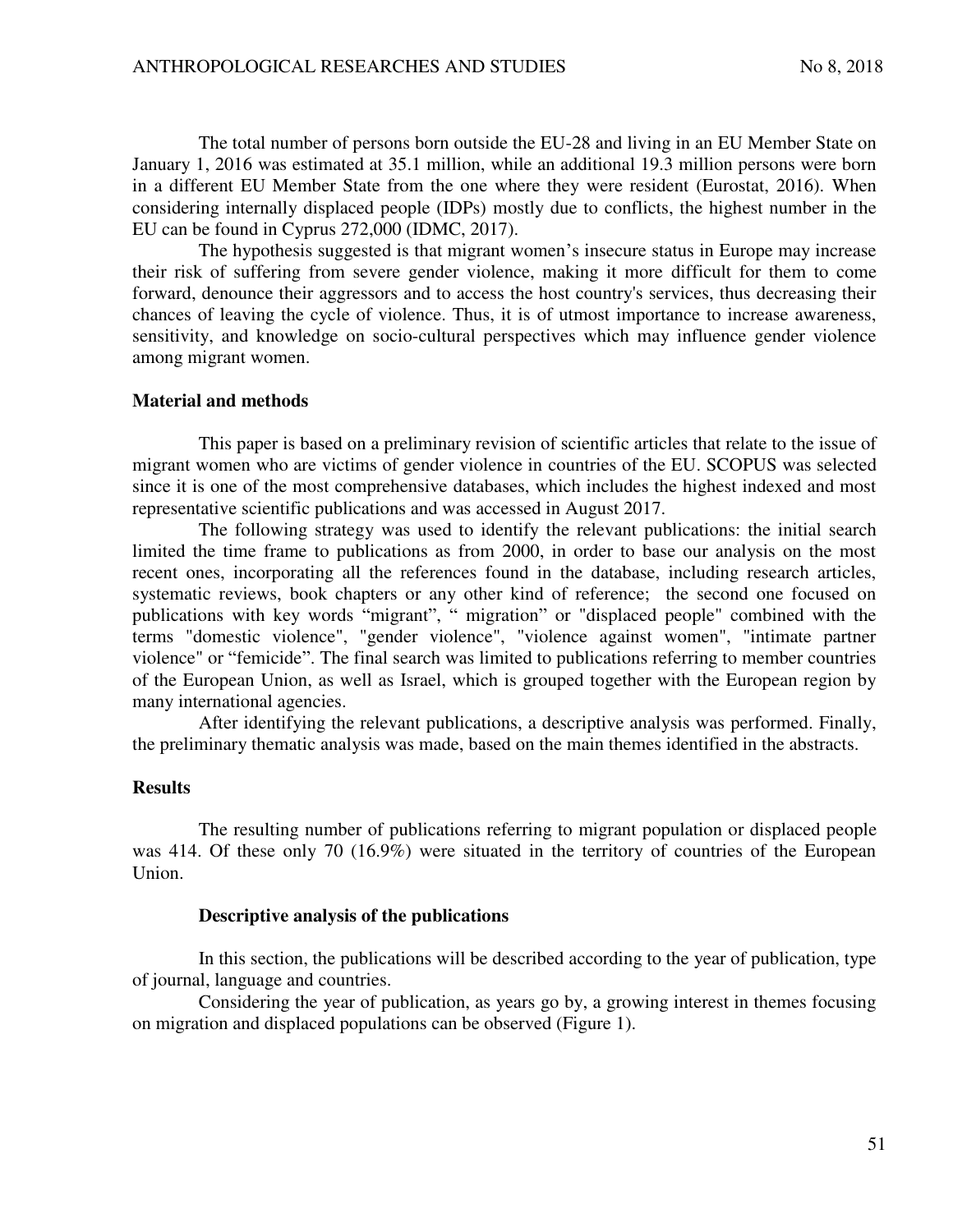

**Figure 1. Yearly amount of publications** 

When considering the type of publications, most of them  $(N = 62)$  are academic articles representing 89%, followed by reviews (6%).

Most of these publications are written in English (54), 12 of them in Spanish, 4 in German, two in Portuguese and one in French.



**Figure 2. Publications according to disciplines**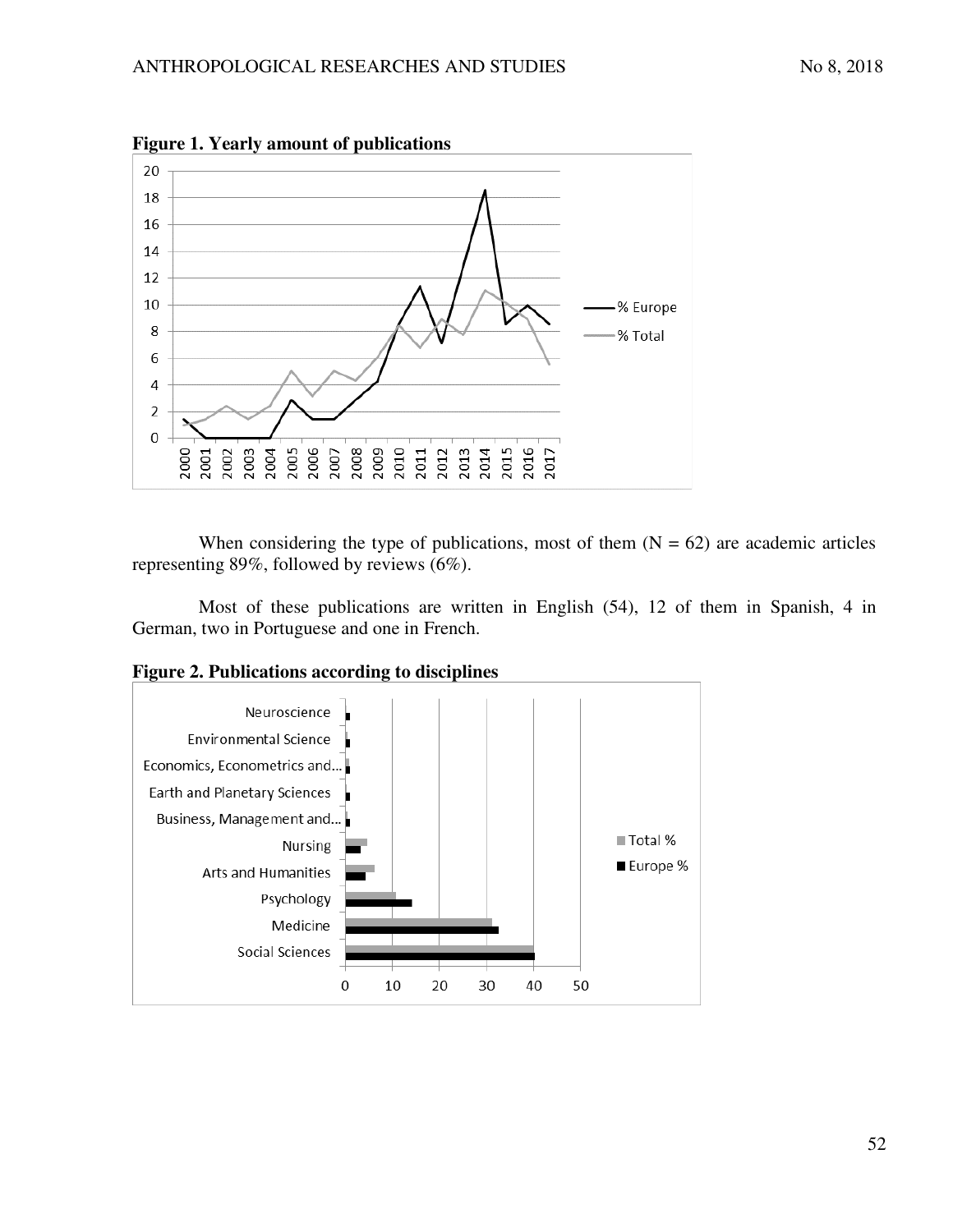The main disciplines dealing with issues related to migration, displaced populations, and gender violence are social sciences, medicine, and psychology (Figure 3).

This distribution is similar both among studies focusing on European countries and on the rest of the world.

The countries in Europe where the research took place can be observed in Table 1.

| Country               | References     |
|-----------------------|----------------|
| Spain                 | 26             |
| <b>United Kingdom</b> | 16             |
| Sweden                | 6              |
| Germany               | 5              |
| Italy                 | 4              |
| France                | 2              |
| <b>Israel</b>         | $\overline{2}$ |
| Netherlands           | $\overline{2}$ |
| Portugal              | $\overline{2}$ |
| Switzerland           | $\overline{2}$ |
| France                | $\overline{2}$ |
| Belgium               |                |
| Finland               |                |
| Ireland               |                |
| Norway                |                |
| Poland                |                |
| Romania               |                |

**Table 1. Distribution of publications by countries** 

The countries from which most references were found were Spain and the United Kingdom. This is closely related to the professional affiliation of the researchers, who mostly work in Spanish and British Universities.

## **Thematic analysis**

The main themes that emerged from the analysis of the studies focusing on gender violence and migrants in the European Union related to the increasing prevalence of violence; the forms, causes and contexts of gender violence; the impact of legal, economic environments and socio-cultural barriers; the influence of conflict and war; the impact and consequences of violence, especially on women's mental health, as well as strategies and suggestions for interventions. It is important to note that some themes overlap, thus articles may include more than one theme.

**Prevalence of violence against migrant women.** A group of studies relates to the prevalence of violence among migrant women (Legouge and Pfefferkorn 2011), indicating that it is still one of the most brutal manifestations of the inequalities between men and women. For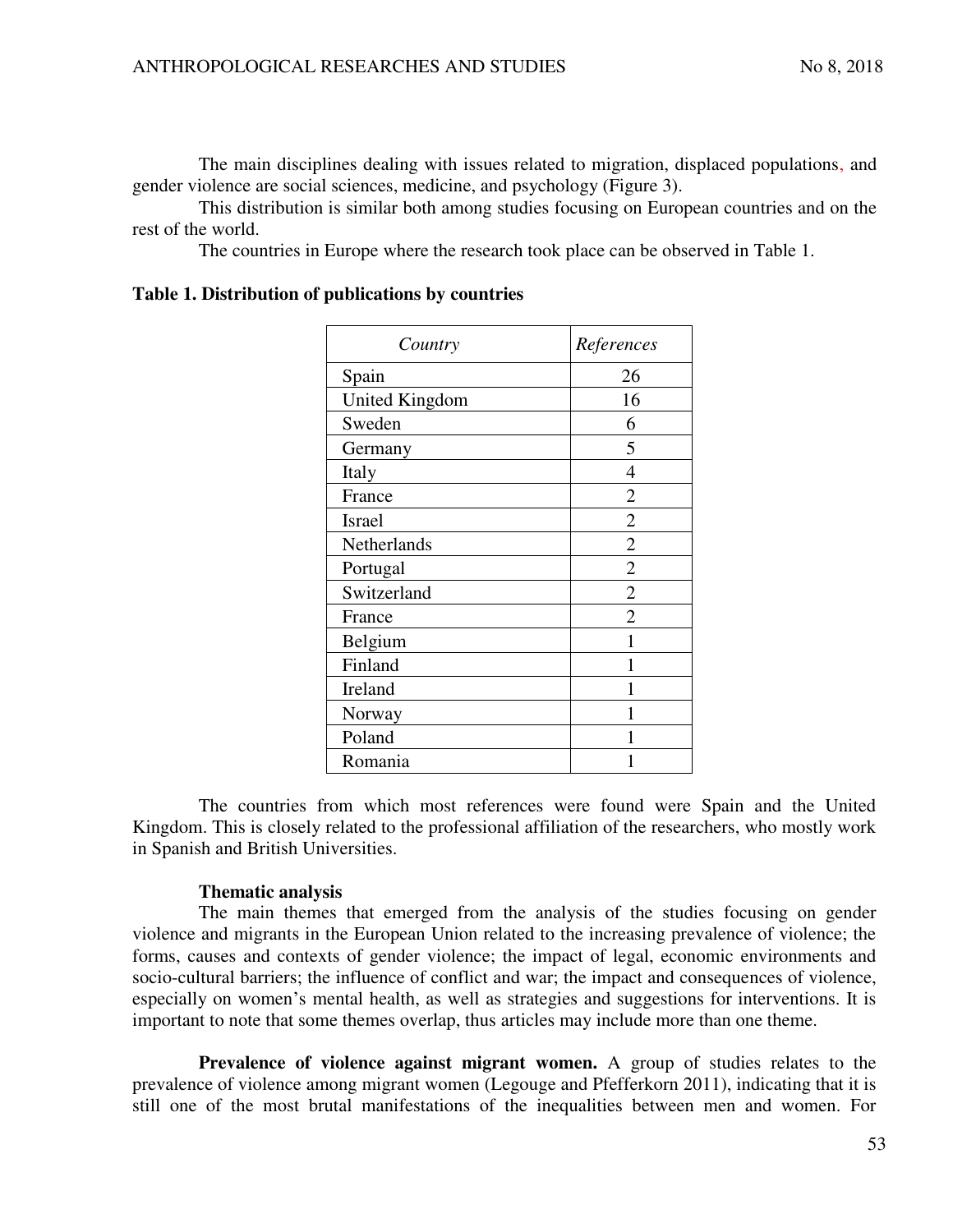example, in Italy prevalence of abuse is associated with domestic violence among couples in which the mothers are migrants and the fathers Italian (Cammarella et al., 2016). Similarly, violence is considered a frequent problem among both female and male immigrants living in Portugal, with different gender patterns regarding the perpetrators and settings of abuse (Dias, Fraga and Barros, 2013).

The movement towards a real equality is partial and contradictory especially in contexts where immigrants constitute a vulnerable population. Thus, violence may be both higher and underreported among immigrants (Colorado -Yohar et al., 2012).

**The forms, causes, and contexts of gender violence.** Considering different forms of gender violence, intimate partners committed significantly more homicide–suicides among emigrants than non-emigrants in Romania. Emigrant homicide–suicides also had significantly more reports of prior abuse than non-emigrant homicide–suicides (Balica and Stöckl, 2016).

In Israel, between 1995 and 2007, different characteristics of intimate femicide were identified. Ethiopian immigrants differed significantly from the others due to a pattern of femicide followed by suicide, while among immigrants from the former USSR femicide under the influence of alcohol was prevalent (Sela-Shayovitz, 2010).

Immigrant women also have a higher risk of suffering psychological abuse. In addition, migrant women's awareness of violence differs from native ones: while Spanish women had more difficulty recognizing psychological violence, for Romanian migrants in Spain, it was easier to identify some of the behaviors involving physical or sexual violence (Rabito-Alcón et al., 2013).

Finally, one of the studies identified targeted a specific type of femicide among migrant communities in Europe - honor killings – a culturally specific form of gender-related homicide exacerbated by the migration process. This direct violence against women can be considered a patriarchal backlash in a situation of structural changes in gender relations (Grzyb, 2016).

When focusing on the physical place where gender violence occurs, women victims in Portugal reported that these episodes occurred more often at home (54.4%) with the partner as the perpetrator (43.9%). Male victims stated that the violent episodes occurred mostly in public spaces (40.8%), indicating that the perpetrator was frequently a stranger (28.6%) or a co-worker (18.4%) (Dias, Fraga and Barros, 2013).

Regarding the causes which increase the probability of experiencing intimate partner violence among migrant women, a study conducted in Spain concluded that the variables associated with greater vulnerability are ages lower than 18 years, as well as low socioeconomic status, low social support and having a mother who had experienced intimate partner violence (Sanz-Barbero, Rey and Otero-García, 2014). Intimate partner violence was also associated with factors such as being separated and/or divorced, lack of social support and low religious involvement while varying among immigrants from different countries (Vives-Cases et al, 2014). An additional study in Norway showed that immigrant women had lower income, were less likely to use alcohol and had increased likelihood of having an immigrant partner. While no differences were found between ethnic Norwegian and immigrant women concerning intimate partner violence severity, frequency, guilt, shame, or victimization, immigrants were better at predicting physical violence, but had an increased risk of physical injury related to sexual one (Vatnar and Bjørkly, 2010).

**Legal, economic and socio-cultural barriers**. The risk of violence can increase among immigrant women due to their legal and economic situation and to different barriers to accessing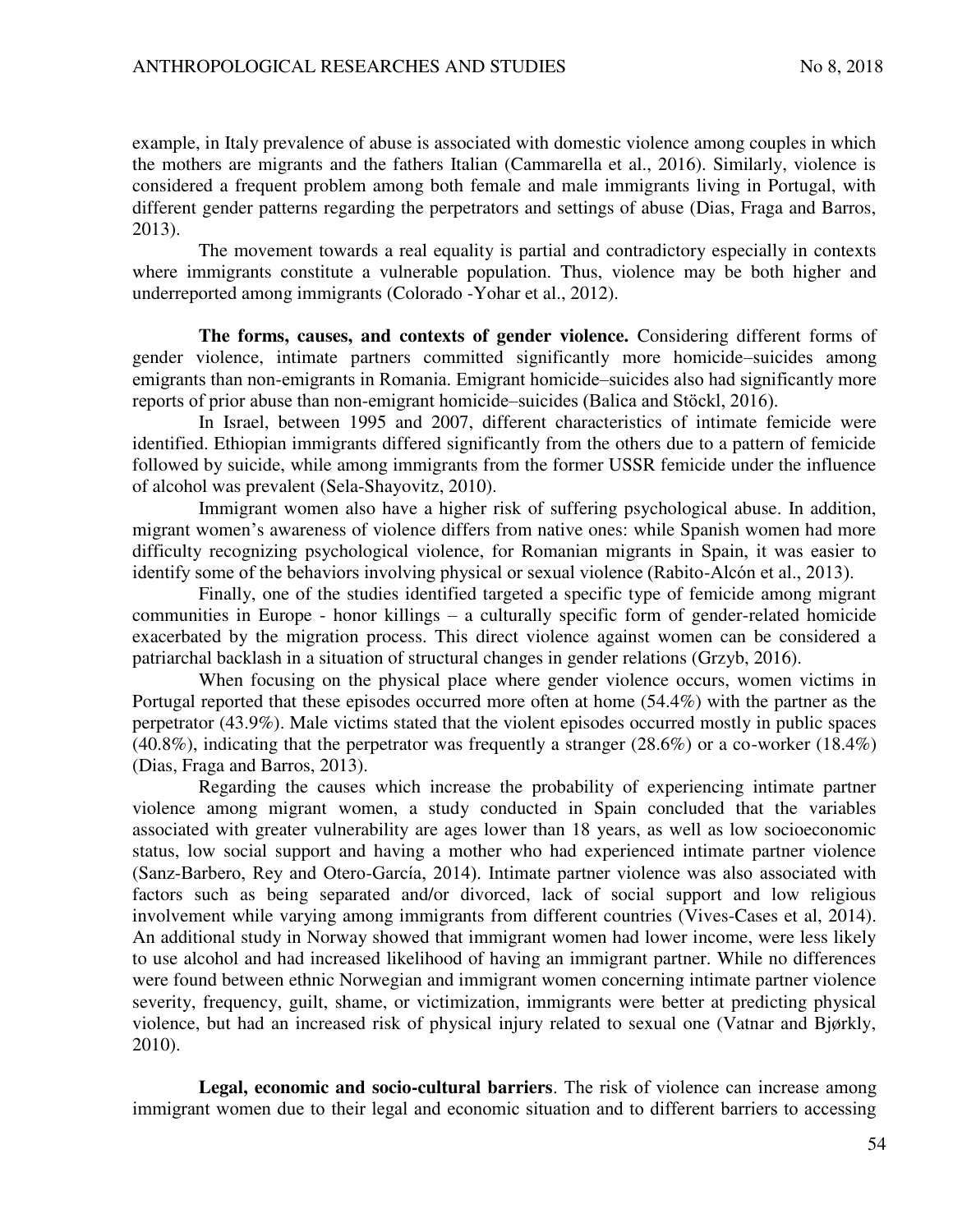information and support services (Martinez-Roman, Vives-Cases and Pérez-Belda, 2017). Intimate partner violence was found to be higher in physically disordered and decaying neighborhoods and in neighborhoods with low educational and economic status levels, high levels of public disorder and crime, and high concentrations of immigrants (Gracia et al., 2015).

In the United Kingdom, inequalities created by culture, gender, class, and race intersect with state immigration and welfare policies, thereby exacerbating structures of patriarchy within minority communities. It is within these contexts that South Asian women with insecure immigration status experience intensified forms and specific patterns of abuse (Anitha, 2011).

Nevertheless, it is important to be aware of the stigmatizing risks that arise from using culture to frame certain forms of violence against women. Applied uncritically, these approaches risk showing immigrants as powerless women victimized by their non-European cultures and is reminiscent of colonial times (Peroni, 2016).

A study conducted in Spain showed that immigrant women are triply affected: by gender violence, by the economic crisis, and by structural violence. In times of economic crisis intimate partner violence-related policies cease to be a priority, resources are reduced as well as staff and the quality of services, making it even more difficult for migrant women (Briones-Vozmediano et al., 2014a).

Violence against women may be considered one of the most extreme forms of gender inequality. Women are further victimized by the worsening of the job market situation and gender discrimination in employment. For instance, migrant women from poor countries increasingly engage in domestic work and care for dependent people, and their access to certain places of work or to a higher level job is very difficult (Legouge and Pfefferkorn 2011).

At the same time, post-migration sources of stress, social isolation and the absence of the ethnic community among Muslims in Italy are interrelated factors, that contribute to gender violence in the post-migration context. In addition to the social and psychological factors, linguistic and cultural barriers also influence women's capability to leave an abusive relationship (Giuliani and Gennari, 2014).

A fundamental issue for migrant women who are victims of gender violence is being able to obtain professional assistance. Nevertheless, for many of them, the availability, accessibility, and quality of psychosocial and health services pose significant barriers. Other reasons for abandoning the help-seeking process involve structural factors such as economic dependence, loss of social support after leaving their country of origin, and limited knowledge about the resources available. In practice, resources allocated to gender-based violence were insufficient to meet battered immigrant women's needs (Briones-Vozmediano et al., 2014b). In Spain, abused immigrant women require a residence permit as a prerequisite for their access to different services and rights. Since frequently these services are not culturally appropriate, women lose confidence in their effectiveness, which may also reflect the lack of appropriate training among professionals on issues related to intimate partner violence and immigration (Briones-Vozmediano et al., 2015).

Social stigmatization, precarious living conditions, and the climate of fear and suspicion generated by increasingly restrictive immigration policies - hinders undocumented immigrants' access to health care rights in the European context (Larchanché, 2012). Thus, injuries due to domestic violence in Germany are a frequent occurrence in emergency departments, which are usually accessible to all. The victims were predominantly female and were attacked by the (ex) partner, although excessive violence with life-threatening or fatal injuries was not usually observed (Gologan et al., 2014). Nevertheless, foreign women living in Spain are especially vulnerable to death from intimate partner violence (Vives-Cases et al., 2008).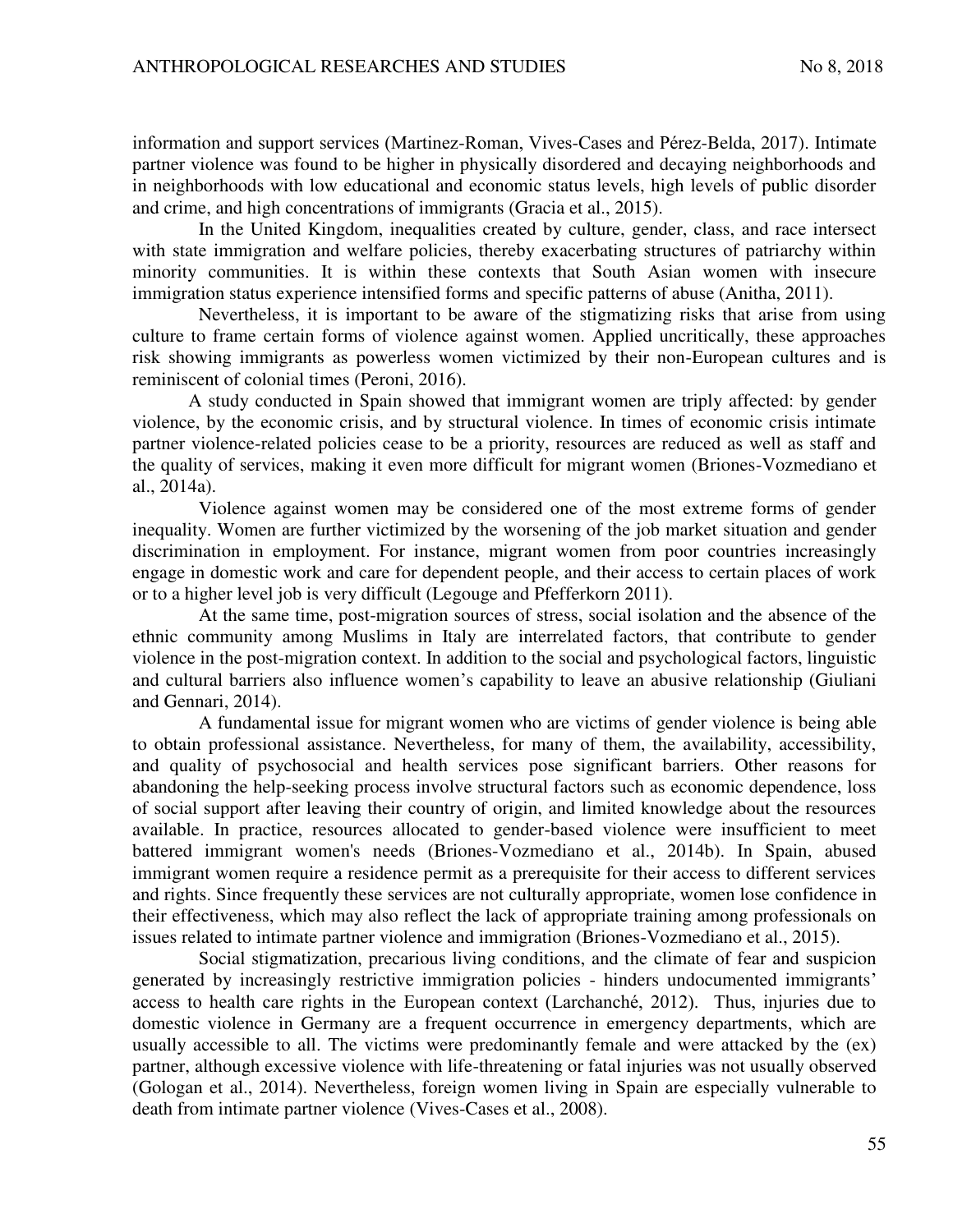**Conflict and war.** A special situation to be considered relates to violence against women in situations of conflict or wars. War-related violence in the community of origin created fear, separation and limited access to reproductive health services, exposing Somali women to nonpartner sexual violence or intimate partner violence. The non-disclosure of this violence due to the risk of shame and stigmatization may explain why their violence-related health issue may be overlooked in the health care system in Sweden. Nevertheless, survival strategies shaped by war such as social networks, stoicism, and faith, contain resources for resilience and enhancement of well-being and sexual and reproductive health and rights in receiving countries after migration (Byrskog et al., 2014).

Besides major international and national advances in gendered legislation, the impacts of sexual violence during and beyond conflict situations are profound, although not adequately recognized or considered during the asylum application process, or, in some cases, in localized communities and organizations in the UK (Canning, 2014).

**The impact and consequences of violence**. Various studies analyze the impact and the consequences of violence for the victims.

For example, internally displaced women in Britain relocate to escape gender violence, although they had not previously intended to migrate. Journeys are focused on trying to minimize disruption either by staying as close as they can while avoiding friends, family, and known locations, or by traveling to a place similar to the one they left. Their primary concern is safety and their journeys are often complex and segmented into multiple stages over time and space (Bowstead, 2015).

Chan (2000) describes situations of hardship and overwork, poverty and deprivation, poor social support and social isolation, unhappy family relationships, gambling husbands and domestic violence, together with language and cultural difficulties that contributed to poor quality of living standards as well as indirectly caused negative psychosocial health outcomes for Chinese mothers in the UK.

Concomitantly, Martínez and Piqueras (2014) relate to the impact of violence on the identity of women, considering how their different trajectories and webs of violence lead to distinct understandings of the violence they have experienced.

Several studies identified the strong connection between violence and mental health among women migrants. Considering that interpersonal violence is frequently found in relations with the partner, the family, and even outside the family, it seriously affects mental health. Thus, social, cultural and economic factors, particularly gender inequality and women's low status in society, are root causes of violence and affect women's mental health directly. In spite of this evidence, most mental health policies and programmes do not systematically include consideration of violence issues (Alvarez-del Arco et al., 2013). Another study focused on the increased risk for poor mental health among Thai women exposed to intimate partner violence in Sweden, constituting an obstacle for their integration (Fernbrant et al., 2014).

Furthermore, mental health services are sorely lacking in low and middle-income countries.

A significant association between gender violence and depression was found in women (aged >18 years) attending general practice in the Netherlands, where half of the abused women were suffering from depression. Therefore, in order to improve recognition of abused women, doctors should ask depressed women if they ever experienced IPV (Prosman et al., 2011).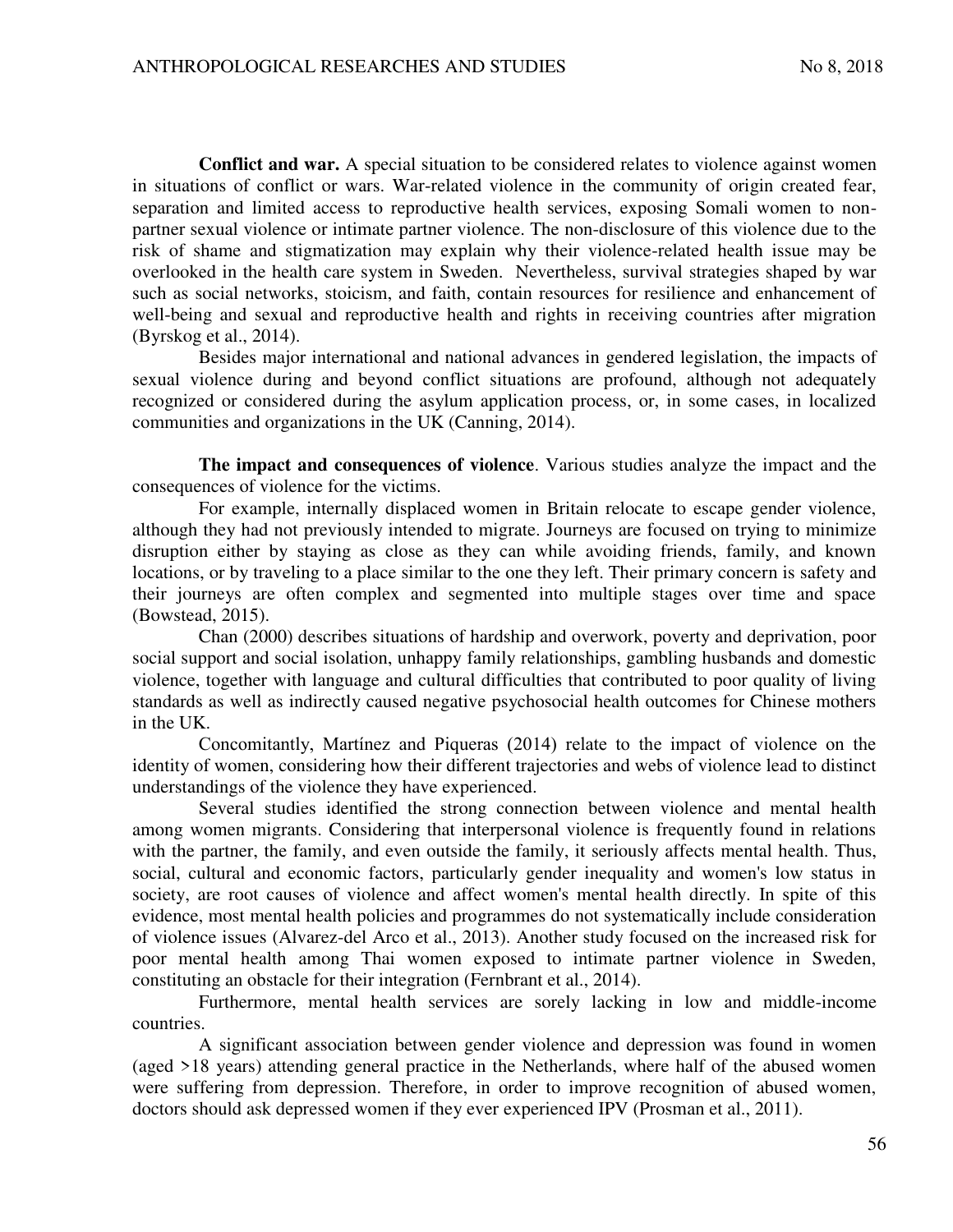**Strategies and suggestions for interventions.** Some of the studies contain elements to promote the prevention of violence, improve the care for victims as well as how to work with male perpetrators. Thus, for example, an enabling environment promoted by specific gender-related laws and other specific legislative regulations that address IPV in immigrant populations is considered important (Briones Vozmediano, La Parra and Vives-Cases, 2015).

Targeted interventions were also suggested to deal with mental health. Although poor mental health in Thai women in Sweden represented an obstacle for integration, their potential resilience indicated by high social trust and without exposure to social isolation suggested that such aspects must be included in a program designed to facilitate integration (Fernbrant et al., 2014).

It was suggested that professionals should be targeted and trained in the prevention of violence (including gender violence) and mental health, adding this as part of the official curricula of health providers (Garcia-Moreno and Riechler-Rossler, 2013).

Relating to cultural practices, it is estimated that a third of migrant women from countries where Female genital mutilation (FGM) is practiced may have undergone FGM/cutting in their countries of origin and that girls may be at risk. Thus, both policy and targeted interventions to deal with this practice should be planned in advance (Ortensi and Menonna, 2017). Awareness-raising through the combined efforts of families, communities, and governments, together with the development of health education programs addressing the complications derived from FGM, may help to eradicate this practice (Ruiz, Martínez and del Mar Pastor Bravo, 2016).

Considering suicide prevention, it has been demonstrated that population-based intervention program can reverse this trend among ethnic minority groups with high suicide attempt rates across Europe (Aichberger et al., 2015). Another intervention mentioned is working on the basis of overcoming stereotypes through other women's communicative daily life stories (CDLS) conducted with other women from migrant or ethnic minority descent, which can contribute to dismantle existing sexist and racist stereotypes and prevent gender violence (García-Yeste, 2014).

A study focusing on interventions for male perpetrators found that the effectiveness of psychological treatment programmes for immigrant men who committed a gender-based violent crime in Spain has increased, as well as the number of participants (Echauri et al., 2013).

When addressing future challenges, Torrubiano-Domínguez and Vives-Cases (2013) indicate that the most important goal for future research is the use of Violence Against Women (VAW) scales validated in different languages, which would help to overcome language barriers. They recommend Putting Women First protocol is an ethical guideline for VAW research, which includes recommendations to ensure the safety of the women involved in studies on this subject.

Further research on the causes of gender-based violence among foreign women, as well as additional strategies involving health services are needed (Vives-Cases et al 2008).

In addition, trafficking should also be addressed since it is a health risk related to gender violence, spanning geographical boundaries and involving multiple sectors, including immigration and law enforcement, labor, social and health services. Thus, interventions must be coordinated between nations and across sectors to promote the protection and recovery of people who are trafficked (Zimmerman, Hossain and Watts, 2011).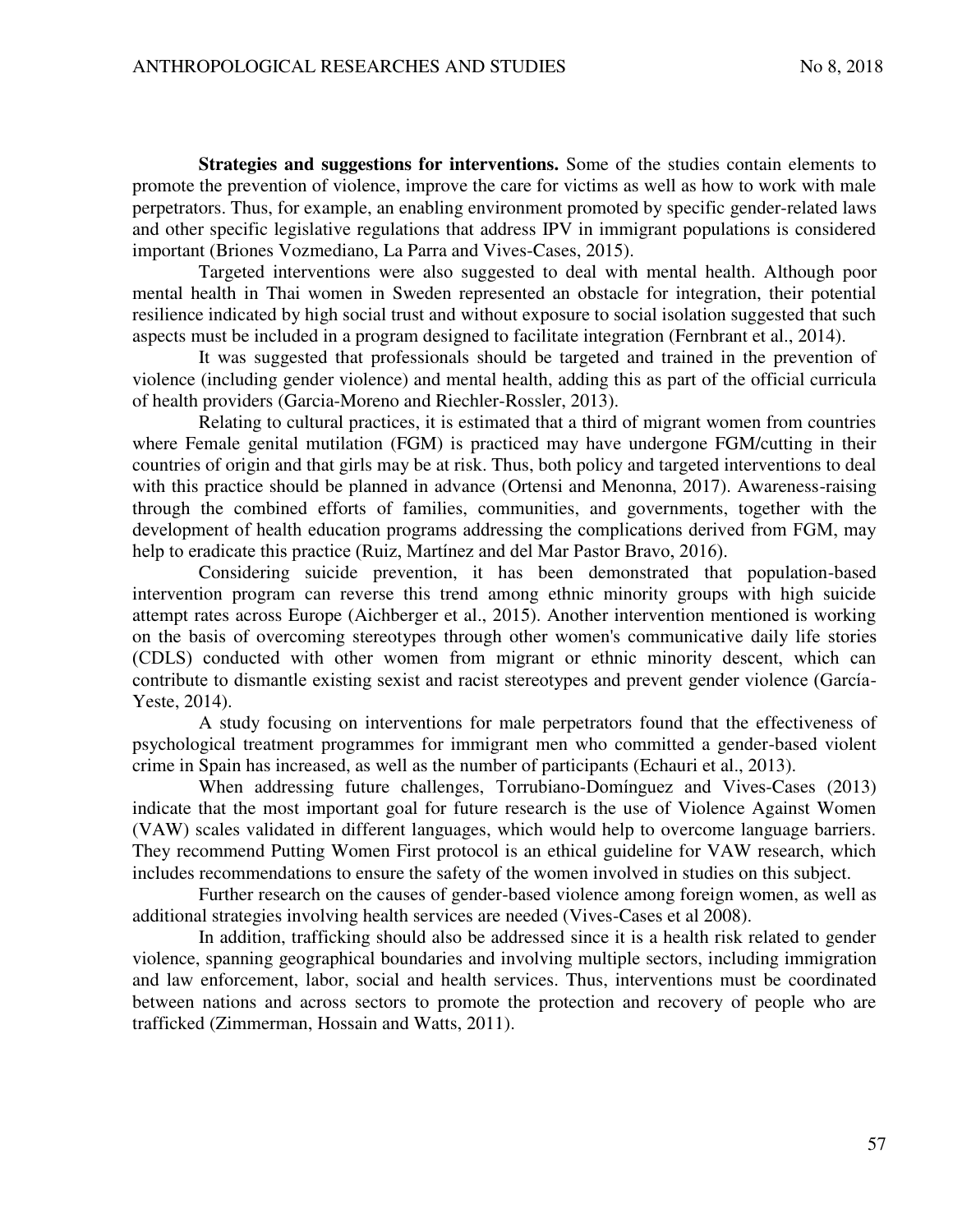## **Conclusions**

Migration is often accompanied by an increased risk of gender violence due to a myriad of factors, especially among women who continue to be in a socioeconomic disadvantage in their host country (Fernbrant et al, 2011).

The thematic analysis of the studies dealing with migration and gender violence reviewed in this paper highlighted several important themes, including prevalence of violence against migrant women, the forms and contexts of gender violence, the impact of legal, economic environments and socio-cultural barriers, the influence of conflict and war, the consequences of violence, as well as suggestions for intervention strategies.

It is interesting to note the absence of specific studies relating to femicide among migrant populations in the studies sampled, and it is suggested to raise awareness of and to make this phenomenon visible (Weil 2016b). Concomitantly, studies of gender violence among internally displaced people were also found lacking.

On the other hand, it is necessary to beware and make generalizations when addressing groups of women from a specific geographical area (i.e., Anitha, S., 2011; Byrskog et al., 2014), since there will always be differences and characteristics, which must be considered. The same may occur when the terms ethnicity and culture are juxtaposed, since they often do not have the same meaning.

An additional factor to bear in mind is the importance of the team of investigators, which should always include some from the women's countries of origin, thus facilitating an understanding of the native (emic) perspectives.

Considering the vulnerable situation of women on the move, it is important to reflect on the rise of gender violence and of femicide as a result of complex migration processes.

When targeting immigrant women, it is also essential to consider the post-migration context as a risk factor. For these women, the life in the host country is often characterized by difficulties to access crucial services due to language and socio-cultural barriers, as well as their often unclear legal status and their perception of the host society as a threat (Nudelman et al., 2017).

The types of support and assistance available to migrant women, both from organizations and from the different governmental and European official institutions, should be identified and targeted in order to overcome the different barriers to service access and to enhance culture competency (Rana, 2012). Therefore, it is essential to increase the awareness and sensitivity of migration authorities, including police, legal and healthcare professionals regarding the conflicts and problems experienced by migrants of both genders. This would enable them to offer more significant services, thus contributing to the reduction of gender-based violence and the threat of femicide.

Regarding the limitations of this article, we must indicate the difficulty to identify comprehensive categories of analysis, as observed during the presentation of the results of the thematic analysis. This was a direct consequence of the exclusive use of the abstracts in this preliminary study, also allowing for overlapping categories, which may affect future studies.

Future activities should combine research, prevention, and intervention while considering existing promising practices (Runner et al., 2009) and this is also one of the objectives of our future work. We are in the process of developing a broader study on gender violence and femicide among migrants in Europe, including internally displaced people, while especially focusing on groups in movement (in the process itself). This investigation will encompass other countries included in the Council of Europe, where the issue of internally displaced people is acute, such as Ukraine (1,653,000), Turkey (1,108,000), Azerbaijan (582,000), Georgia (208,000) and Bosnia Herzegovina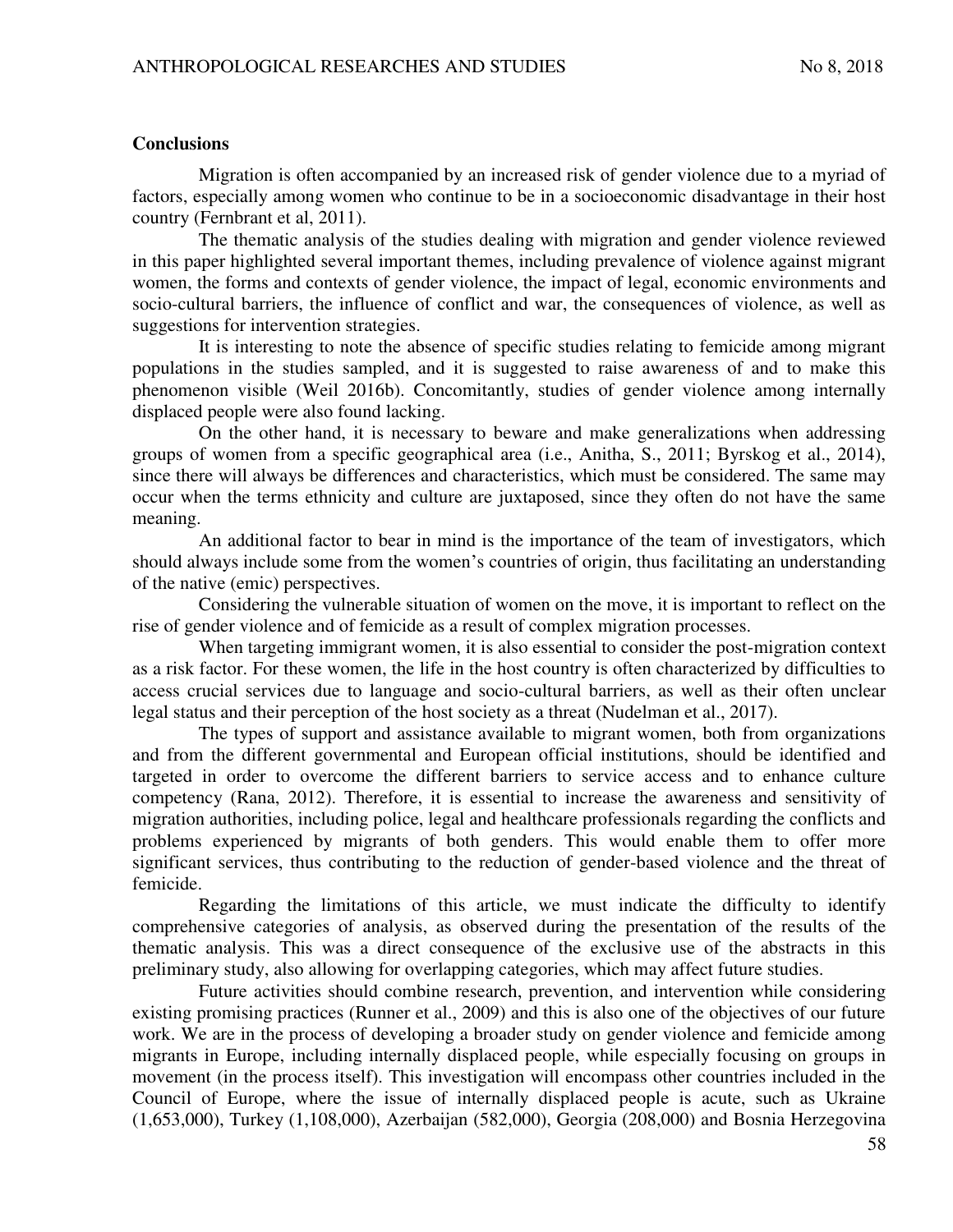(98,000) (IDMC, 2017). It will also address gender violence among refugees, considering that more than a million people from the Middle East and Africa have entered the EU during the past few years, escaping conflicts and dire conditions in their countries of origin.

One of the objectives of our ongoing work is to apply our research findings to enhance capacity building for professionals as well as in interventions focusing on prevention and care among different groups of migrant women.

### **Bibliography**

- 1. Aichberger, M. C., Heredia Montesinos, A., Bromand, Z., Yesil, R., Temur-Erman, S., Rapp, M. A., Heinz, A. and Schouler-Ocak, M., 2015. Suicide attempt rates and intervention effects in women of Turkish origin in Berlin. *European Psychiatry*, 30(4), pp.480-485.
- 2. Alvarez-del Arco, D., del Amo, J., Garcia-Pina, R., Garcia-Fulgueiras, A. M., Rodriguez-Arenas, M. A., Ibañez-Rojo, V., Diaz-del Peral, D.,. Jarrin, I., Fernandez-Liria, A., Zunzunegi, M.V., Gartiz-Ortozar V., Mazarrasa L and Llacer, A., 2013. Violence in adulthood and mental health: Gender and immigrant status. *Journal of Interpersonal Violence*, 28(11), pp.2203-2222.
- 3. Anitha, S., 2011. Legislating gender inequalities: The nature and patterns of domestic violence experienced by south Asian women with insecure immigration status in the United Kingdom. *Violence Against Women*, 17(10), pp.1260-1285.
- 4. Balica, E. and Stöckl, H., 2016. Homicide–suicides in Romania and the role of migration. *European Journal of Criminology*, 13(4), pp.517-534.
- 5. Bowstead, J. C., 2015. Forced migration in the United Kingdom: Women's journeys to escape domestic violence. *Transactions of the Institute of British Geographers*, 40(3), pp.307-320.
- 6. Briones-Vozmediano, E., Agudelo-Suarez, A. A., Goicolea, I. and Vives-Cases, C., 2014a. Economic crisis, immigrant women and changing availability of intimate partner violence services: A qualitative study of professionals' perceptions in Spain. *International Journal for Equity in Health*, 13(1), pp.1-9.
- 7. Briones-Vozmediano, E., Goicolea, I., Ortiz-Barreda, G. M., Gil-González, D. and Vives-Cases, C., 2014b. Professionals' perceptions of support resources for battered immigrant women: Chronicle of an anticipated failure. *Journal of Interpersonal Violence*, 29(6), pp.1006-1027.
- 8. Briones-Vozmediano, E., La Parra, D. and Vives-Cases, C., 2015. Barriers and facilitators to effective coverage of intimate partner violence services for immigrant women in Spain. *Health Expectations*, 18(6), pp.2994-3006.
- 9. Byrskog, U., Olsson, P., Essén, B. and Allvin, M. K., 2014. Violence and reproductive health preceding flight from war: Accounts from Somali born women in Sweden*. BMC Public Health*, 14(1), p.892. doi: 10.1186/1471-2458-14-892.
- 10. Cammarella, A., Ferracci, A., Gizzi, N. and Menozzi, F., 2016. Genitorialità, dinamiche relazionali ed esiti evolutivi sui figli di coppie miste coinvolti in situazioni di abuso. *Maltrattamento e Abuso all'Infanzia,* 18(2), pp.119-138.
- 11. Canning, V., 2014. International conflict, sexual violence and asylum policy: Merseyside as a case study. *Critical Social Policy*, 34(1), pp.23-45.
- 12. Carbajosa, P., Lila, M., Negredo, L. and Pérez, M., 2011. *El delito de violencia de género y los penados extranjeros.* Madrid: Secretaría General Técnica del Ministerio del Interior.
- 13. Chan, C., 2000. The quality of life of women of Chinese origin. *Health and Social Care in the Community*, 8(3), pp.212-222.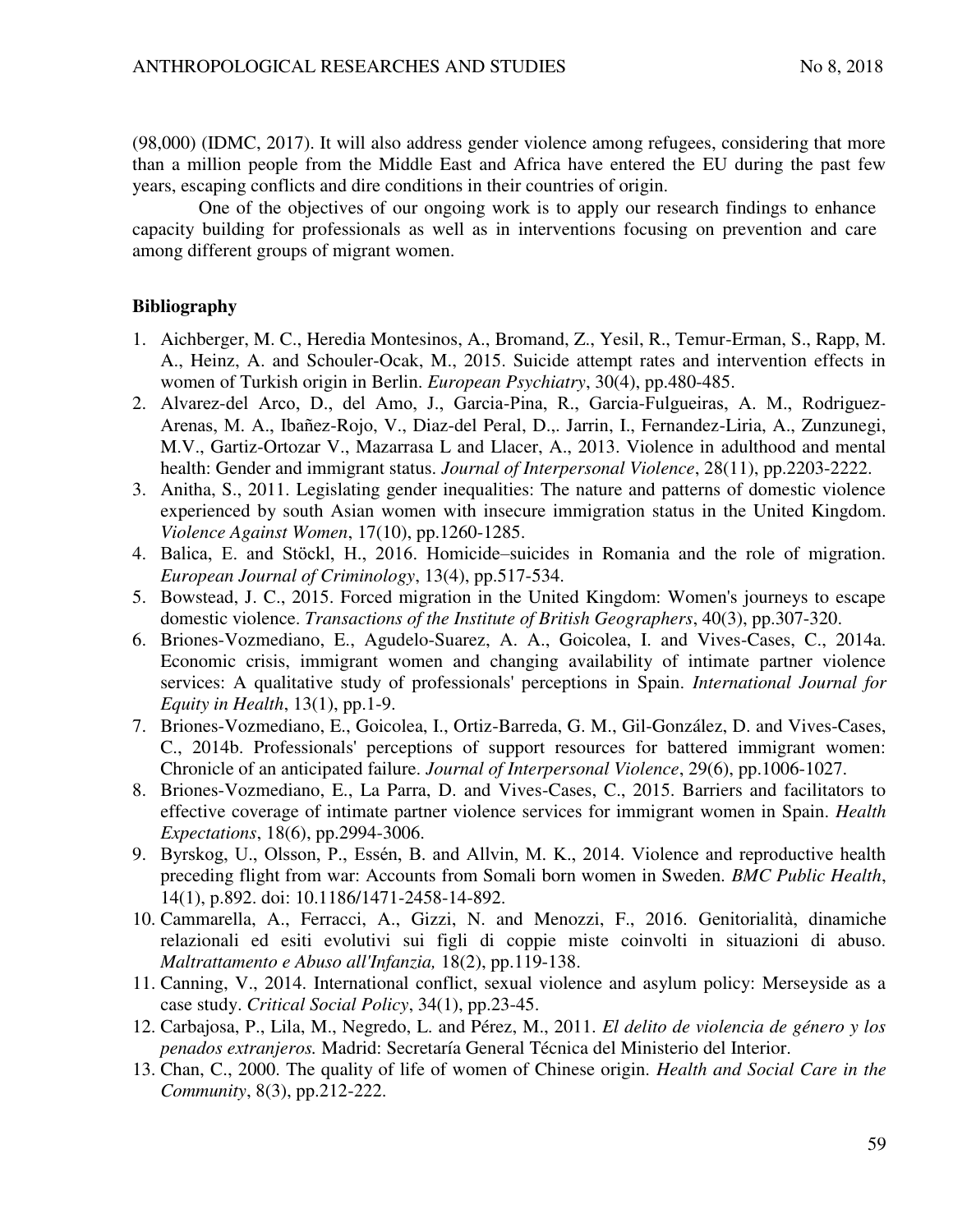- 14. Colorado-Yohar, S., Tormo, M. J., Salmerón, D., Dios, S., Ballesta, M. and Navarro, C., 2012. Violence reported by the immigrant population is high as compared with the native population in southeast Spain. *Journal of Interpersonal Violence*, 27(16), pp.3322-3340.
- 15. Corradi, C., Marcuello-Servos, C., Boira, S. and Weil, S., 2016. Theories of femicide and their significance for social research. *Current Sociology*, 64(7), pp. 975-995.
- 16. Davis, R. C., Erez, E. and Avitabile, N., 2001. Access to Justice for Immigrants Victimized by Crime: The Perspectives of Police and Prosecutors. *Criminal Justice Policy Review,* 12(3), pp.183-196.
- 17. Dias, S., Fraga, S. and Barros, H., 2013. Interpersonal violence among immigrants in Portugal. *Journal of Immigrant and Minority Health*, 15(1), pp.119-124.
- 18. Echauri, J. A., Fernández-Montalvo, J., Martínez, M. and Azkarate, J. M., 2013. Effectiveness of a treatment programme for immigrants who committed gender-based violence against their partners. [Efectividad de un programa de tratamiento con inmigrantes que ejercen violencia de género contra la pareja] *Psicothema*, 25(1), pp.49-54.
- 19. Echeburúa, E. and Fernández-Montalvo, J., 1998. Instrumentos de evaluación de maltratadores. In: E. Echeburúa y P. Corral (dirs.), Manual de violencia familiar Madrid: Pirámide. pp.91-129.
- 20. Fernández-Montalvo, J., Echauri, J. A., Martínez, M. and Azcárate, J. M., 2011. Gender violence and immigration: Differential profile of national and immigrant male abusers. [Violencia de género e inmigración: Perfil diferencial de hombres maltratadores nacionales e inmigrantes] *Behavioral Psychology/Psicologia Conductual*, 19(2), pp.439-452.
- 21. Fernbrant, C., Essén, B., Östergren, P. and Cantor-Graae, E., 2011. Perceived threat of violence and exposure to physical violence against foreign-born women: A Swedish population-based study. *Women's Health Issues*, 21(3), pp.206-213.
- 22. Fernbrant, C., Emmelin, M., Essén, B., Östergren, P. -., and Cantor-Graae, E., 2014. Intimate partner violence and poor mental health among Thai women residing in Sweden. Global Health Action, 7(1). Available at: [<https://www.ncbi.nlm.nih.gov/pmc/articles/PMC4166544/pdf/GHA-](https://www.ncbi.nlm.nih.gov/pmc/articles/PMC4166544/pdf/GHA-7-24991.pdf)[7-24991.pdf>](https://www.ncbi.nlm.nih.gov/pmc/articles/PMC4166544/pdf/GHA-7-24991.pdf) [Accessed 17 July 2017].
- 23. García-Moreno, C. and Riecher-Rössler, A., 2013. *Violence against women and mental health*. Basel: KARGER.
- 24. García-Yeste, C., 2014. Overcoming stereotypes through the other women's communicative daily life stories. *Qualitative Inquiry*, 20(7), pp.923-927.
- 25. Giuliani, C. and Gennari, M., 2014. Intimate male partner violence and Muslim migration. [Intimate male partner violence: Voci dei migranti musulmani] *Maltrattamento e Abuso all'Infanzia*, 16(1), pp.101-112.
- 26. Gologan, R., Aziriu, S., Obertacke, U. and Schreiner, U., 2014. Medical and sociodemographic aspects of domestic violence: Systematic evaluation of patient data from the emergency department of a maximum care hospital. [Medizinische und soziodemographische Aspekte häuslicher Gewalt: Systematische Auswertung von Patientendaten einer Notaufnahme eines Krankenhauses der Maximalversorgung] *Unfallchirurg*, 117(6), pp.528-532.
- 27. Gracia, E., Herrero, J., Lila, M. and Fuente, A., 2010. Percepciones y actitudes hacia la violencia de pareja contra la mujer en inmigrantes Latinoamericanos en España. *Intervención Psicosocial,* 19(2), pp.135-144.
- 28. Gracia, E., López-Quílez, A., Marco, M., Lladosa, S. and Lila, M., 2015. The spatial epidemiology of intimate partner violence: Do neighborhoods matter? American Journal of Epidemiology, 182(1), pp.58- 66.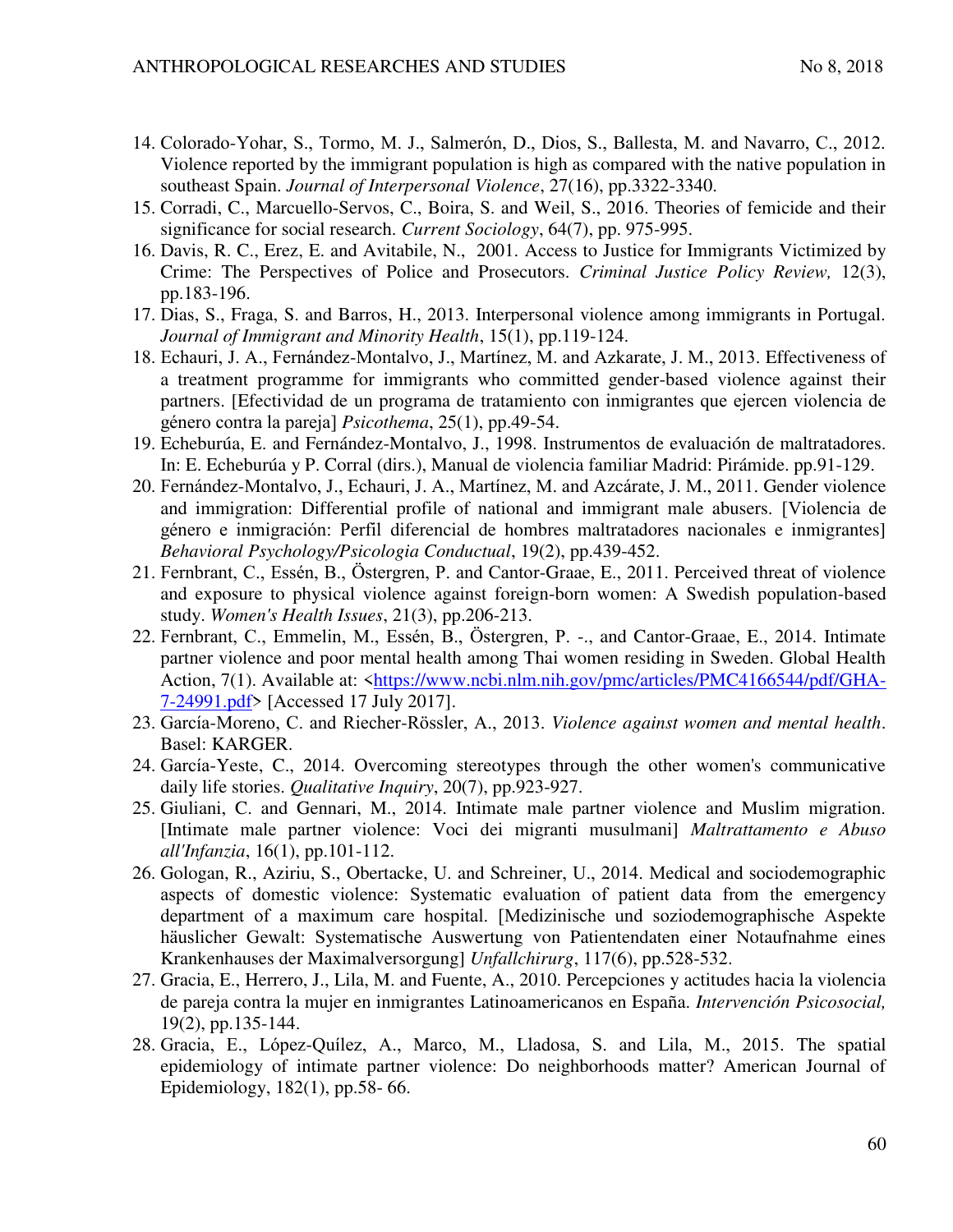- 29. Grzyb, M. A., 2016. An explanation of honor-related killings of women in Europe through Bourdieu's concept of symbolic violence and masculine domination. *Current Sociology*, 64(7), pp.1036-1053.
- 30. Hazen, A. L. and Soriano, F. I., 2007. Experiences with intimate partner violence among Latina women. *Violence Against Women,* 13(6), pp.562-582.
- 31. Ingram, E. M., 2007. A comparison of help seeking between Latino and non-Latino victims of intimate partner violence. *Violence Against Women,* 13(2), pp.159-171.
- 32. Larchanché, S., 2012. Intangible obstacles: Health implications of stigmatization, structural violence, and fear among undocumented immigrants in France. *Social Science and Medicine*, 74(6), pp.858-863.
- 33. Legouge, P. and Pfefferkorn, R., 2011. Inequalities between men and women: Advances and hurdles. [Inégalités hommes - Femmes: Avancées et obstacles]. *Pensee*, 367, pp.95-103.
- 34. Martínez, P. R. and Piqueras, C. C., 2014. Analysis of judicial decisions on partner violence among migrant and Spanish population in Almeria and Murcia (2005-2010). [Analisis de resoluciones judiciales sobre violencia en la pareja en la población migrante y española en Almería y Murcia (2005-2010)] *Migraciones*, 2014(35), pp.99-127.
- 35. Martinez-Roman, M., Vives-Cases, C. and Pérez-Belda, C., 2017. Immigrant women suffering from IPV in Spain: The perspectives of experienced social workers. *Affilia - Journal of Women and Social Work*, 32(2), pp.202-216.
- 36. Nudelman, A., Boira, S., Tsomaia, T., Balica, E. y Tabagua, S., 2017. "Hearing their voices": exploring femicide among migrants and culture minorities. *Qualitative Sociology Review*, 10(3), pp.49-68.
- 37. Ortensi, L.E. and Menonna, A., 2017. Migrating with special needs? Projections of flows of migrant women with female genital Mutilation/Cutting toward Europe 2016–2030. *European Journal of Population*, 33(4), pp. 559–583. |
- 38. Peroni, L., 2016. Violence against migrant women: The Istanbul convention through a postcolonial feminist lens. *Feminist Legal Studies*, 24(1), pp.49-67.
- 39. Prosman, G., Jansen, S. J. C., Lo Fo Wong, S. H. and Lagro-Janssen, A. L. M., 2011. Prevalence of intimate partner violence among migrant and native women attending general practice and the association between intimate partner violence and depression. *Family Practice*, 28(3), pp.267- 271.
- 40. Raj, A. and Silverman, J., 2002. Violence Against Immigrant Women: The Roles of Culture, Context, and Legal Immigrant Status on Intimate Partner Violence. *Violence Against Women,* 8(3), pp.367-398.
- 41. Rabito-Alcón, M. F., Puente-García, R., Cámara-Blanco, L., De Frutos-Moneo, E., García-Jorge, S. and Correas-Lauffer, J., 2013. Differential perception of gender violence by Romanian immigrants resident in the metropolitan area of Madrid. [Percepción diferencial de la violencia de género por las inmigrantes rumanas residentes en una zona de la corona metropolitana de Madrid] *Semergen*, 39(5), pp.247-251.
- 42. Rana, S., 2012. *Addressing Domestic Violence in Immigrant Communities: Critical Issues for Culturally Competent Services*. Harrisburg, PA: VAWnet, a project of the National Resource Center on Domestic Violence. Available at: [https://vawnet.org/sites/default/files/materials/files/2016-09/AR\\_DVImmigrantComm.pdf](https://vawnet.org/sites/default/files/materials/files/2016-09/AR_DVImmigrantComm.pdf) [Accessed 17 July 2017].
- 43. Ruiz, I. J., Martínez, P. A. and del Mar Pastor Bravo, M., 2016. Key points for abolishing female genital mutilation from the perspective of the men involved. *Midwifery*, 34, pp.30-35.